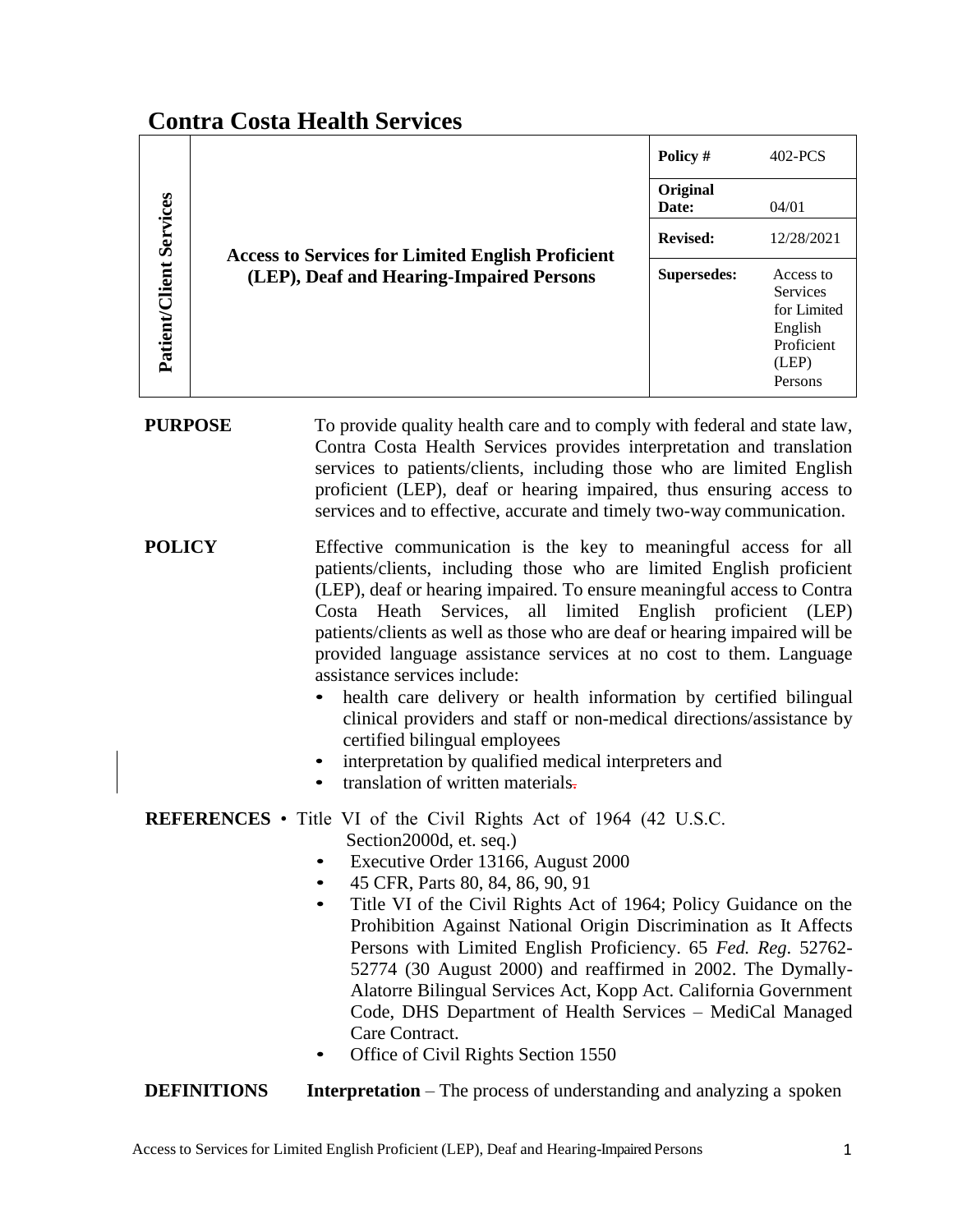or signed message and re-expressing that message faithfully, accurately and objectively in another language while taking the cultural and social context into account.

The purpose of interpreting is to enable communication between two or more individuals who do not share the same language

**Translation** – The conversion of written text in one language into written text in a different language, which is corresponding to and equivalent in meaning to the text in the first language.

**Qualified** – Qualifications for language interpreters and translators will be met through language proficiency assessment, education, training and experience.

**Certified Bilingual** – an employee or healthcare provider, who has successfully passed a language proficiency test that allows them to adequately communicate with patients/clients in 2 languages,

**Limited English Proficiency (LEP)** – A limited ability or an inability to speak, read, write or understand the English language at a level that permits the person to interact effectively with health care providers or social service agencies.

#### **PROCEDURE** A. Notify Patients/Clients of Right to Free Language Assistance Services

- 1. Display posters at all points of patient/client access that inform them of their right to free language assistance services and invite them to identify themselves as persons needing or requesting such services. These posters include all commonly encountered languages.
- 2. Posters are available from the Health Services Language Access unit (Contact 925-313-6242)

#### B. Identify the Language of the Person You Are Assisting

- *1.* Ask the person what language they prefer or feel most comfortable using and request that they point to that language on the poster if you are not sure which language they are referring to. The instructions on the poster read: *"You have the right to a medical interpreter at no cost to you. Please point to your language. A medical interpreter will be called. Please wait."*
- 2. If available, use "I Speak" Cards to identify the language spoken by the patient/client during face-to- face encounters. Model "I Speak" cards are available from Health Services Language Access Unit (Contact 925- 313- 6242)
- 3. If the encounter is by telephone or if staff is unable to identify the language of the patient/client using the poster or the "I Speak" card, use the video or telephone interpretation service for your division to identify the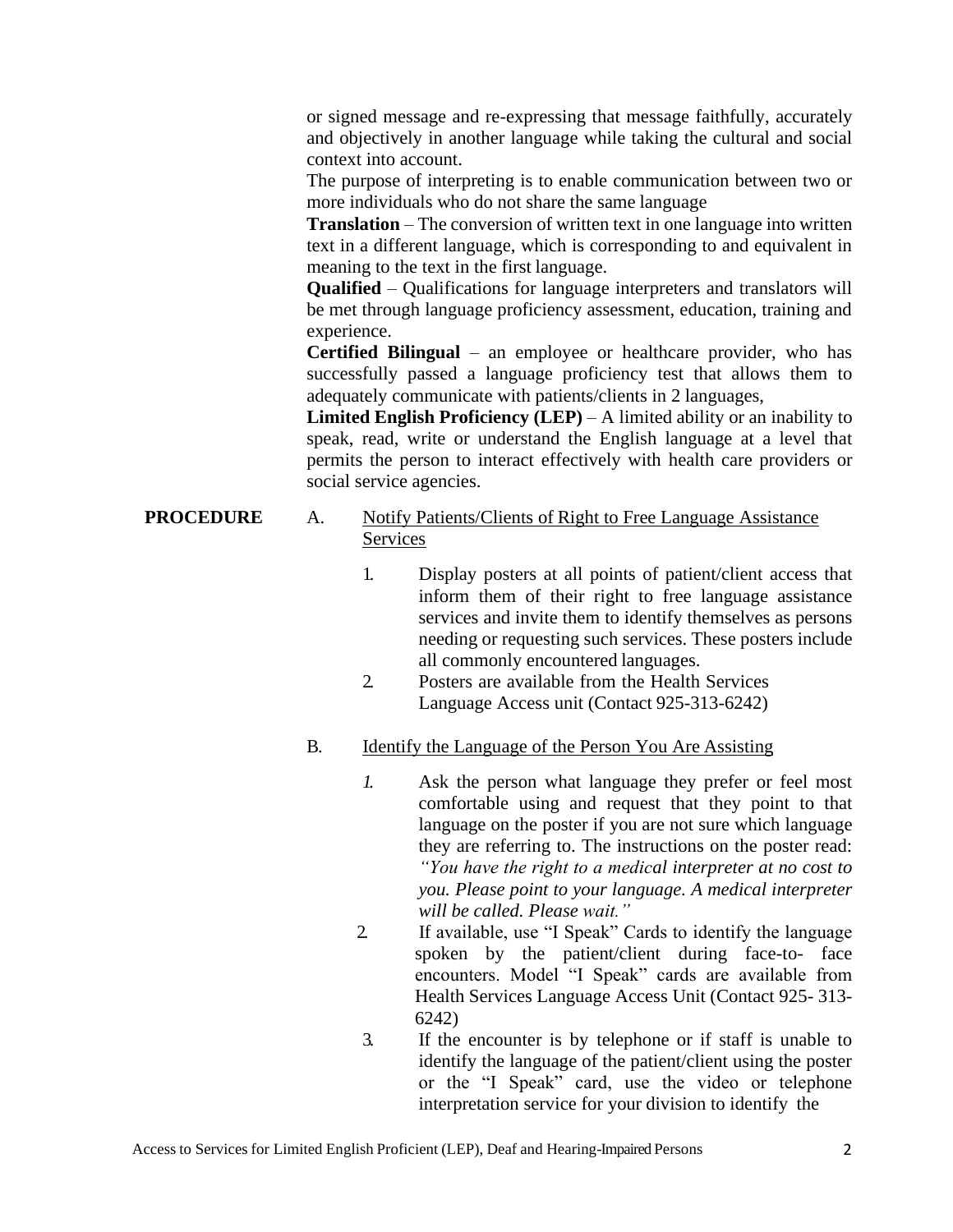language and connect you with the appropriate interpreter.

- 4. Document the patient/client's communication needs, including preferred language for discussing health care in the medical file along with their race and ethnicity. If the patient/client is a minor, is incapacitated or has a designated advocate, the communication needs of the parent or legal guardian, surrogate decision-maker or legally authorized representative is documented in the medical record.
- C. Use Appropriate Interpretation Services for Limited English Proficient (LEP) Patients/Clients, those Patients and Clients who Prefer a Language Other than English and Those Who are Deaf or Hearing Impaired.
	- 1. Access the Health Care Interpreter Network (HCIN) via video or telephone.
		- a. When interpreter services are required for limited English proficient (LEP) or deaf or hearing impaired patients/clients, or when the patient or client has chosen a language preference other than English and you are not certified bilingual in that language, utilize the Health Care Interpreter Network (HCIN), either by video or by phone or contract interpreters either inperson or over the phone, based on your Division procedures.
		- b. Qualified healthcare interpreters on HCIN include medical interpreters who have received at least 40 hours of interpreter training, medical terminology training and HCIN training and have passed bilingual proficiency testing and a standardized healthcare interpreter skill test.
	- 2. Role of the Qualified Bilingual Staff/Provider.
		- a. Qualified bilingual staff/providers within Contra Costa Health Services shall include:
			- 1) Clinical staff/providers who have been tested for language proficiency via a Health Services Personnel Division and Human Resources approved testing process and have received documented proof of a passing score, which is currently an 'advanced' or 'superior' rating, and a corresponding badge designation (Certified Bilingual). These providers and staff are permitted to speak with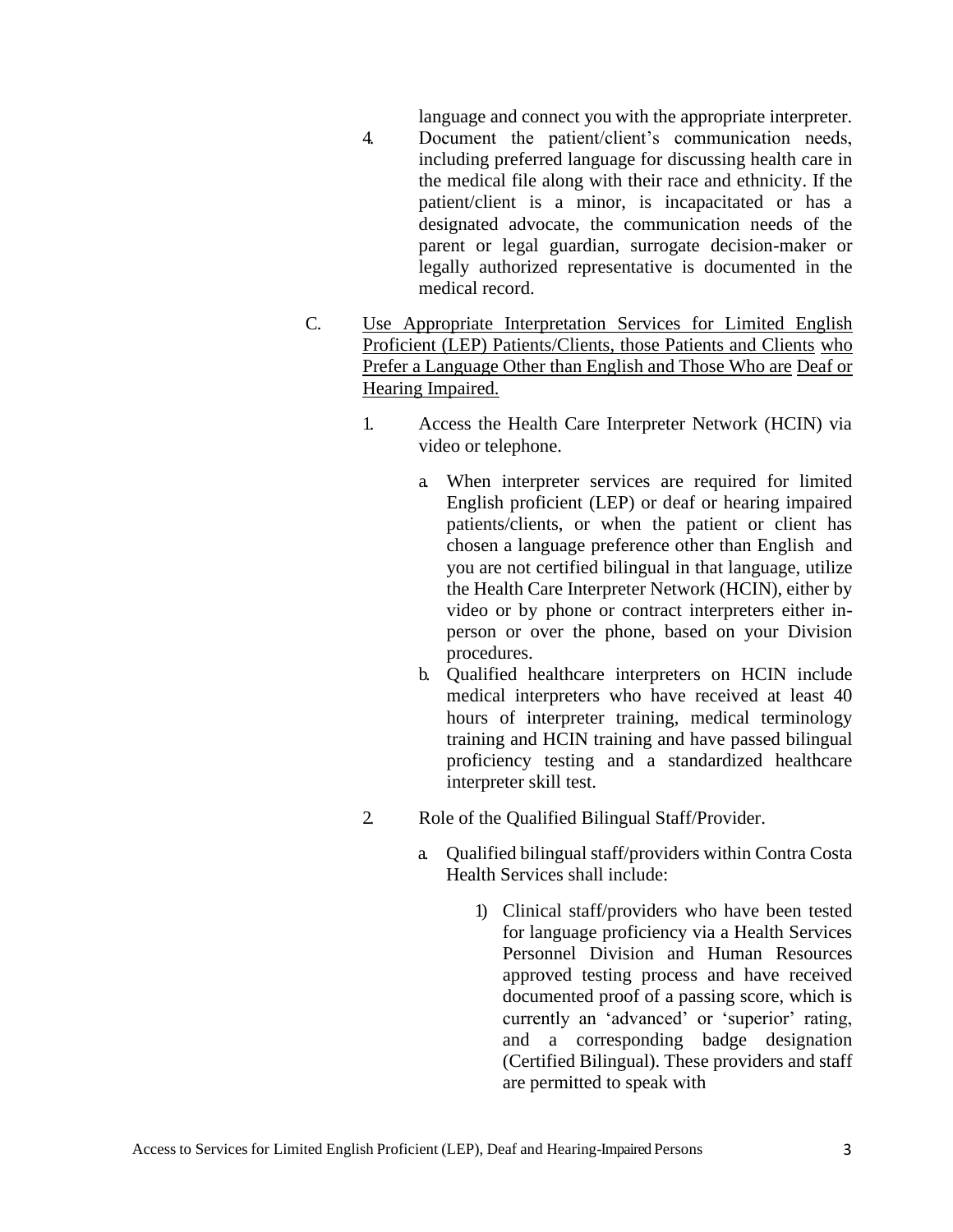patients/clients directly about their health care in the language assessed and carry out their duties in that particular language. These individuals are not, however, qualified to interpret for the patient/client and another provider or staff member unless they have been specifically trained and tested for their ability to provide medical interpretation.

- 2) Non-clinical staff/providers that have been tested for language proficiency via a Health Services Personnel, Human Resources approved testing process and have received documented proof of a passing score. These providers/staff are permitted to provide nonmedical directions/assistance in the language assessed.
- 3) Clinical staff/providers who have been tested for their written language proficiency and have received an 'advanced' or 'superior' score may communicate in writing in the language tested with their patients directly. All other clinical staff/providers must have their messages, letters or materials appropriately translated. A passing score for the written language proficiency test allows creation of written material but does not allow translation of other's documents or messages. This applies to use of MyccLink in Spanish for messaging between clinical staff/providers and patients.
- 3. Access the Contra Costa Health Services Contracted Interpreter Services
	- a. The contracted interpreter services have met the qualifications of healthcare interpreting determined by Contra Costa Health Services.
- 4. Access Interpreter Services for Deaf or Hearing Impaired Patients/Clients
	- a. Qualified American Sign Language interpreters are available as above via HCIN or in-person through a contracted interpreter service.
	- b. TDD (Telecommunications Device for the Deaf) telephone services may be used, as available, for patients/clients during in-person or over the phone conversations.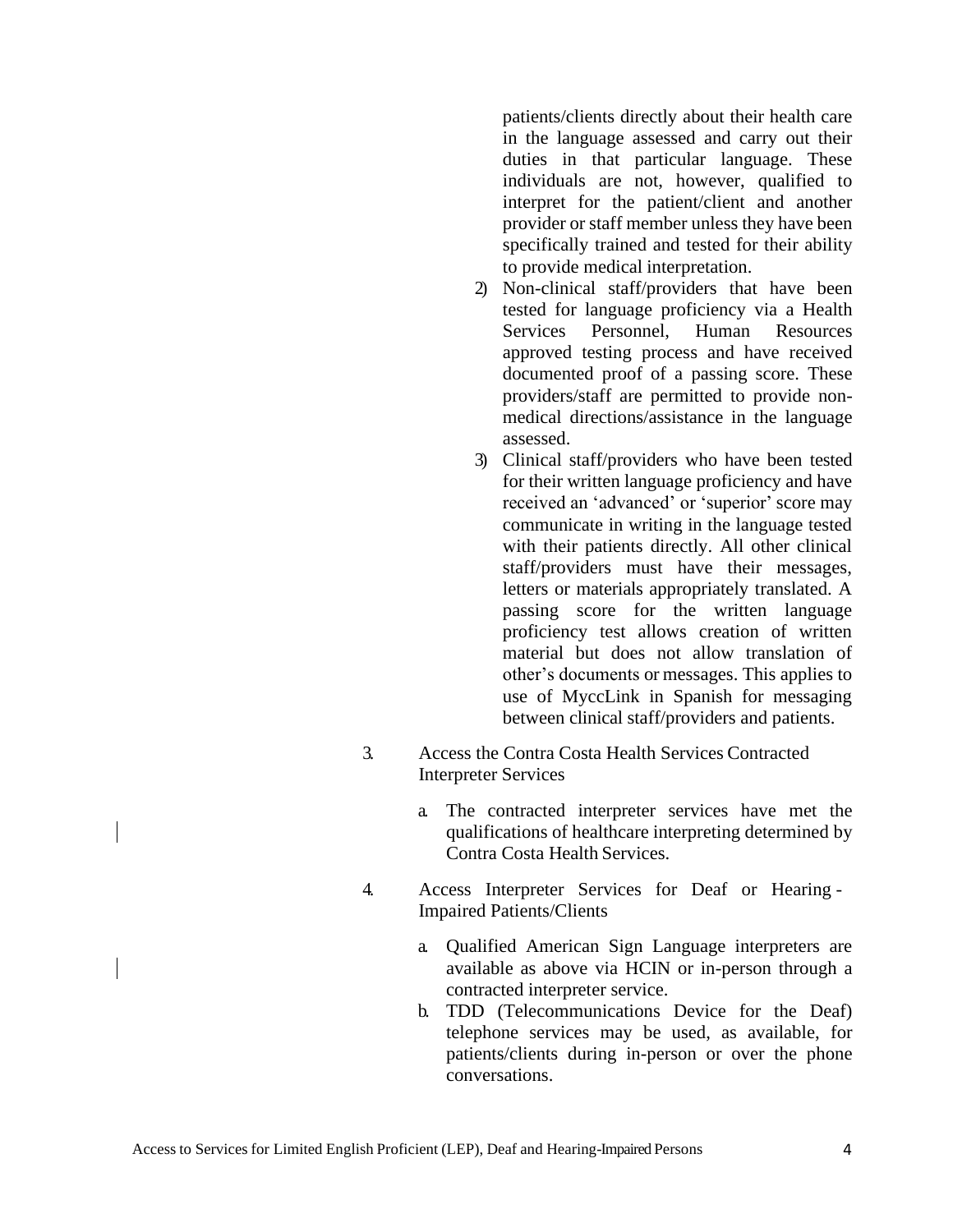- c. The California Relay Service (CRS) provides toll free telephone accessibility for people who are deaf, hard of hearing or speech impaired and is available at all times. For this service, please call either of the following numbers for assistance in relaying a message: (800) 735-2922 or (888) 877-5379. 711 is also available to employees of Contra Costa Health Services.
- 5. Contra Costa Health Services does not use family members or friends or other non-qualified individuals as interpreters for patient/clients who are limited English proficient (LEP), deaf or hearing impaired during the provision of care, treatment and/or health care services. However, Contra Costa Regional Medical Center also recognizes the patient's right, after being informed of the availability of the interpreter service and encouraged to use a qualified interpreter, to choose to use a family member or friend who volunteers to interpret.
	- a. Contra Costa Health Services allows for the presence of a support individual of the patient's choice, unless that individual's presence infringes on other's rights, safety or is medically or therapeutically contraindicated. The individual may or may not be the patient's surrogate decision maker or legally authorized representative.
	- b. Qualified Health Care Interpreters are always used during the provision of care and to discuss the limited English proficient (LEP), deaf or hearing-impaired patient/client's health care. However, in the event of urgent, emergent, or unscheduled care at Contra Costa Regional Medical Center, when an interpreter for a language of lesser diffusion is requested, but not found to be available without delaying care, a family member or an uncertified bilingual provider or staff member may be used until a qualified interpreter becomes available. The attempt to procure a qualified interpreter and the outcome should be documented.
	- c. LEP patients have the right to refuse formal interpretation services even though they will be discouraged to do so. If LEP patient refuses the use of a medical interpreter or insists on relying on interpretation by a family member or friend, the patient must be offered and encouraged to use a qualified medical interpreter, in addition to the family member or friend to assist with the accuracy of the interaction and ensure effective communication. This discussion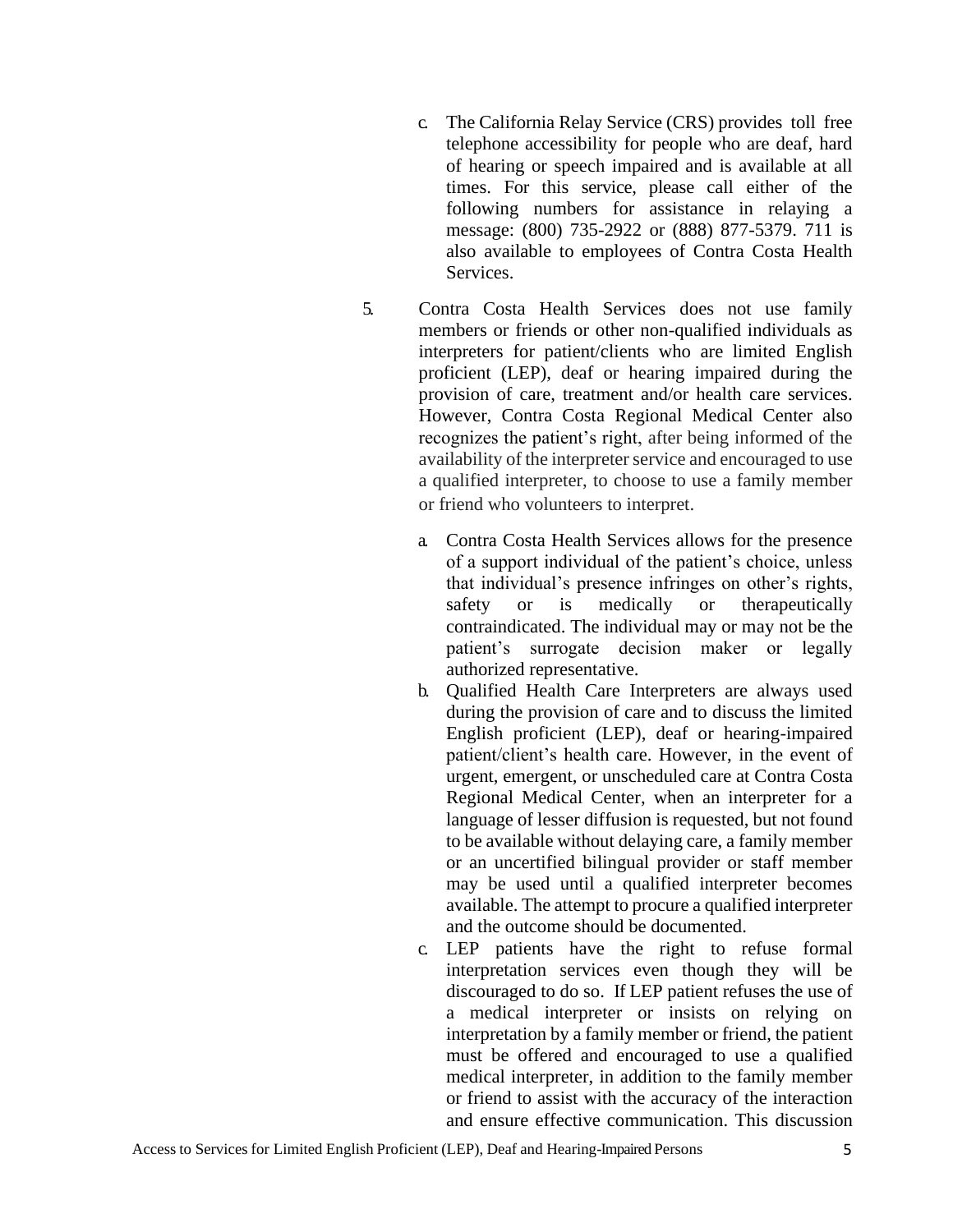must take place with the patient directly, in the patient's preferred language and documented in the medical record along with the name, relationship and age of the family member or friend used.

D. Document the use of an interpreter by noting the interpreter ID in the record. This can be done using the SmartPhrase ".int". Also note if care has been provided by a certified bilingual health care provider or staff member.

#### E. Provide Appropriate Translation of Written Materials

- 1. Whenever possible, provide patients/clients with written materials in their preferred written language and in a manner that best meets the patient's/client's needs. If the material is not immediately available, provide spoken interpretation of the material or arrange for the information to be translated and mailed in a timely manner.
	- a. Materials may be sent for translation via email to "Translation" along with the language(s) needed and a cost center to charge against. *Word* or *Publisher* format is preferred for these documents.
- 2. Contra Costa County's threshold language is Spanish. Appropriate written materials for patients/clients are to be made available in Spanish. Other languages also might be prominent in our patient/client population and each division must identify 'vital documents' that should be made available in these languages in addition to Spanish.
- 3. All translations done by contracted vendors will be reviewed internally by division, or department identified contacts for accuracy, appropriate literacy level and cultural sensitivity, specific to that particular division, department or unit.
- 4. No CCHS staff that has not been vetted for their ability as translators will be utilized to translate vital documents. Contracted translation vendors will be utilized for all vital document translation.

#### F. Grievance and Complaints Procedure.

- 1. All patients/clients have the right to file a complaint about the provision of language assistance. Complaints will be processed and resolved through the Divisions' established grievance and complaint procedures.
- 2. These complaints should also be communicated to the Language Access Committee so as to assist in the resolution of same. Complaint and patient and staff feedback will be considered for policy and procedure